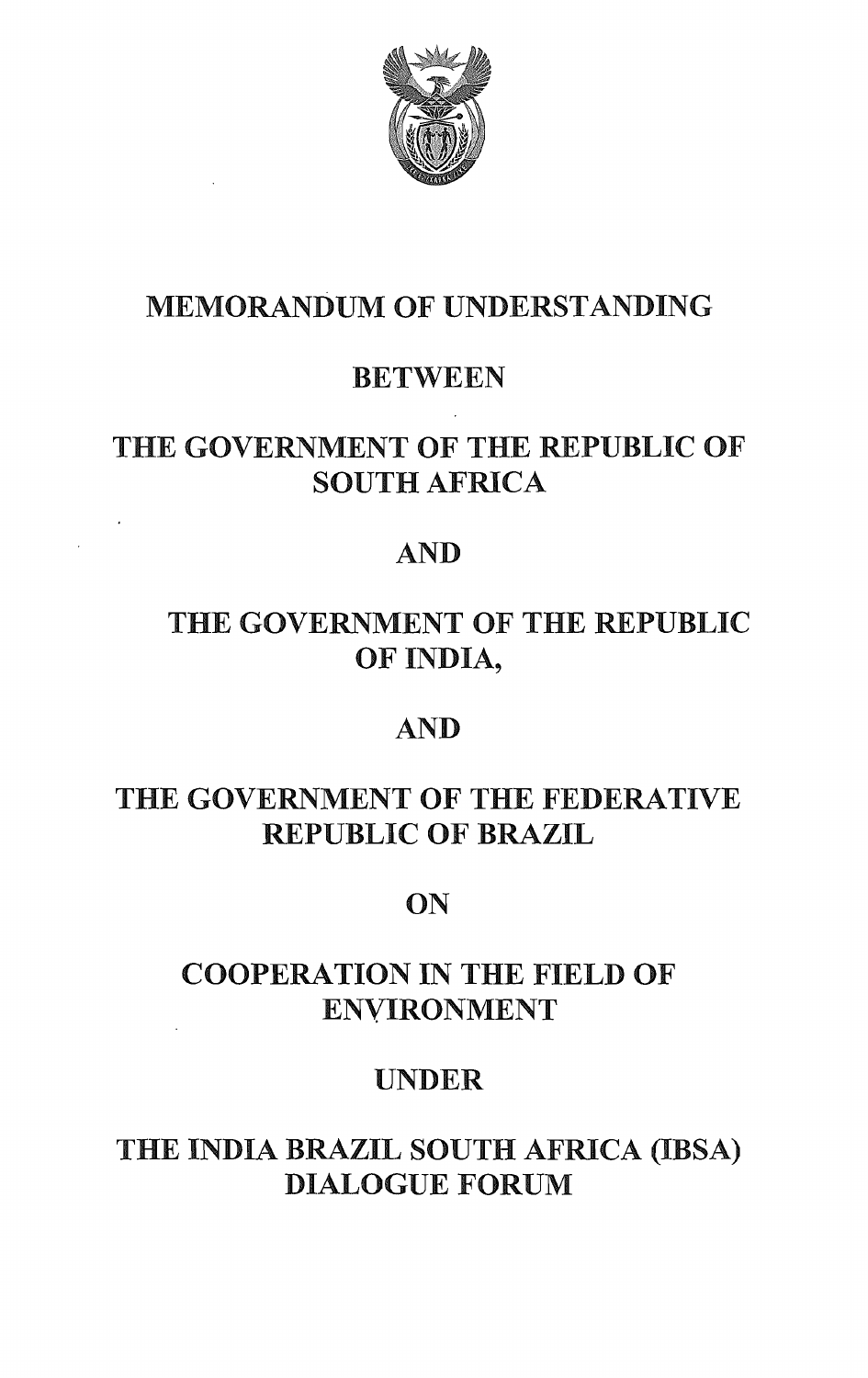### PREAMBLE

The Government of the Republic of South Africa, and the Government of the Republic of India and the Government of the Federative Republic of Brazil (hereinafter jointly referred to as the "Parties" and separately as a "Party")

RECOGNIZING the global nature of many environmental issues, and the urgency of finding cost effective and lasting solutions that are coherent with the need for economic growth and the fight against poverty;

NOTING that environmental degradation is among the major global challenges;

CONSIDERING the strategic role of clean technologies in addressing current global challenges and development needs;

WISHING to promote mutually beneficial cooperation in the field of environmental management and sustainable development;

REAFFIRMING the principles of sustainable development agreed upon at the United Nations Conference on Environment and Development and the World Summit on Sustainable Development;

BEARING in mind that this Memorandum of Understanding is intended to provide a framework for trilateral cooperation in the areas of common interest and to express the cooperative intent of the Parties;

HAVE AGREED as follows:

### ARTICLE 1

### **OBJECTIVE**

The objective of this trilateral Memorandum of Understanding is to promote a common beneficial partnership among the Parties in the field of environmental management and sustainable development.

### ARTICLE 2

### FRAMEWORK FOR COOPERATION

This Memorandum of Understanding establishes the framework for trilateral cooperation amongst the IBSA countries for the following priority areas:

(1) To facilitate dialogue and interaction amongst the three countries on global environmental issues, Multilateral Environmental Agreements (MEAs), and Conventions, etc.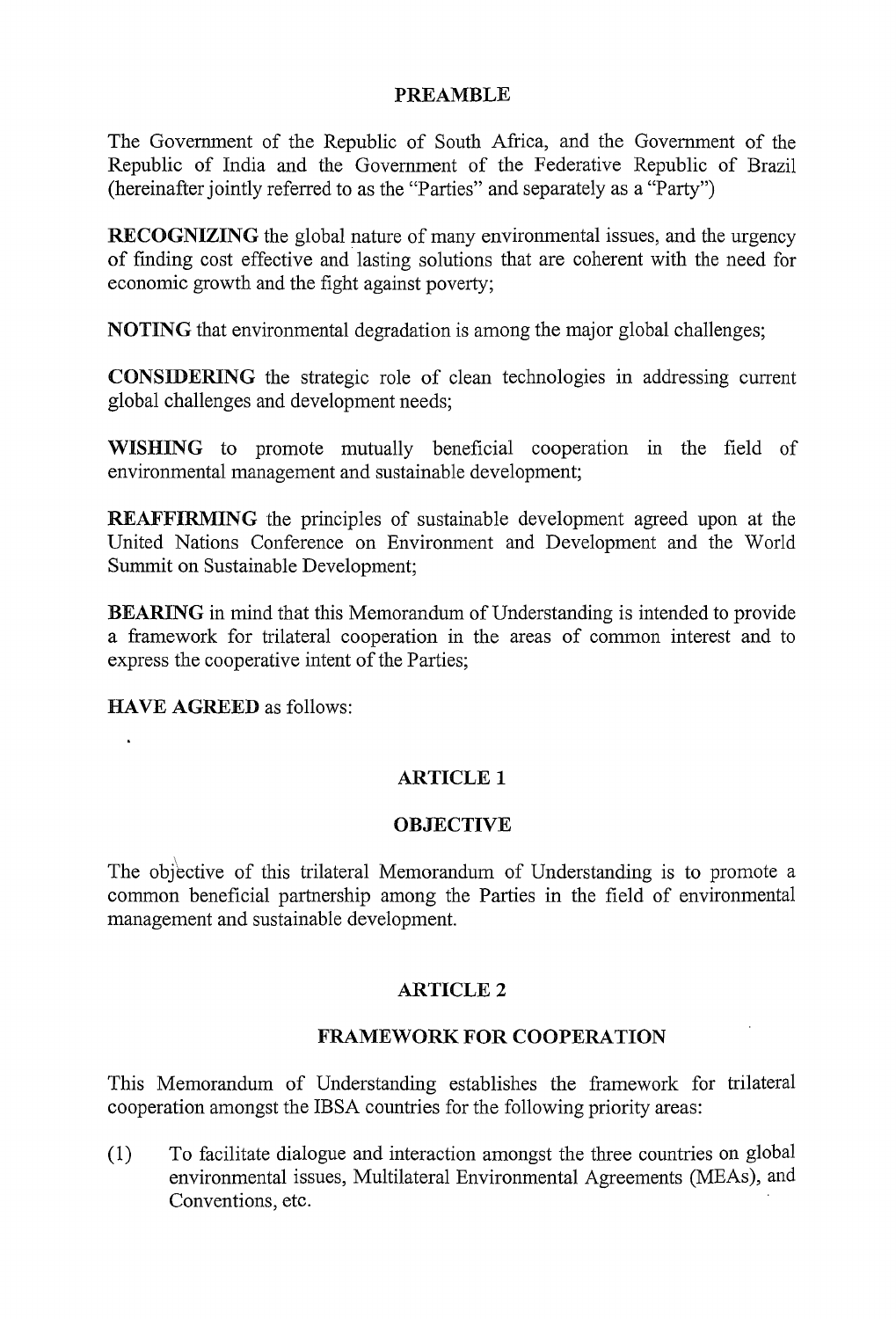- (2) to promote cooperation aimed at mutual transfer of knowledge and promotion and development of clean technologies through joint research, projects, seminars, workshops etc. in the field of environment and forestry including biodiversity.
- (3) to strengthen South-South cooperation on Climate Change through exchange of information and views on international climate change issues and development of common negotiating strategies and positions in the context of the United Framework Convention on Climate Change (UNFCCC).
- (4) to strengthen South-South cooperation on relevant aspects of the Convention on Biodiversity (CBD) and other biodiversity relevant MEAs through exchange of information and views, particularly on the conservation and sustainable use of biological diversity, and the fair and equitable sharing ofbenefits arising from its utilization.
- (5) to strengthen South-South cooperation on relevant aspects of the United Nations Convention to Combat Desertification (UNCCD) through exchange of information, views and best practices on arresting and reversing land degradation and desertification.
- (6) to strengthen South-South cooperation on relevant aspects of the United Nations Forum on Forest (UNFF) through the exchange of information, views and best practices on sustainable forest management.
- (7) to facilitate multi-stakeholder partnerships in relevant areas by providing opportunities for discussions amongst the governments, industry, academic and research institutions and civil society in IBSA countries.
- (8) to promote exchange of information and knowledge, technical expertise, best practices and cutting edge technology through undertaking study visits, participation in short-term training courses in reputed institutions of India, Brazil and South Africa to contribute to building capacity and expanding relations.
- (9) tb promote cooperation in other areas as mutually agreed upon.

### ARTICLE 3

### **FORMS OF COOPERATION**

Cooperation amongst the Parties under this Memorandum of Understanding may be conducted in the form of:

- (1) exchange of information and documentation;
- (2) exchange visits by experts, scholars and delegations;
- (3) jointly organized seminars, workshops and meetings involving experts, scientists, private companies and other relevant agencies;
- (4) undertaking collaborative projects; and subject to the Parties domestic laws and available funding;
- (5) other forms of cooperation as mutually agreed upon subject to the Parties domestic laws and available funding.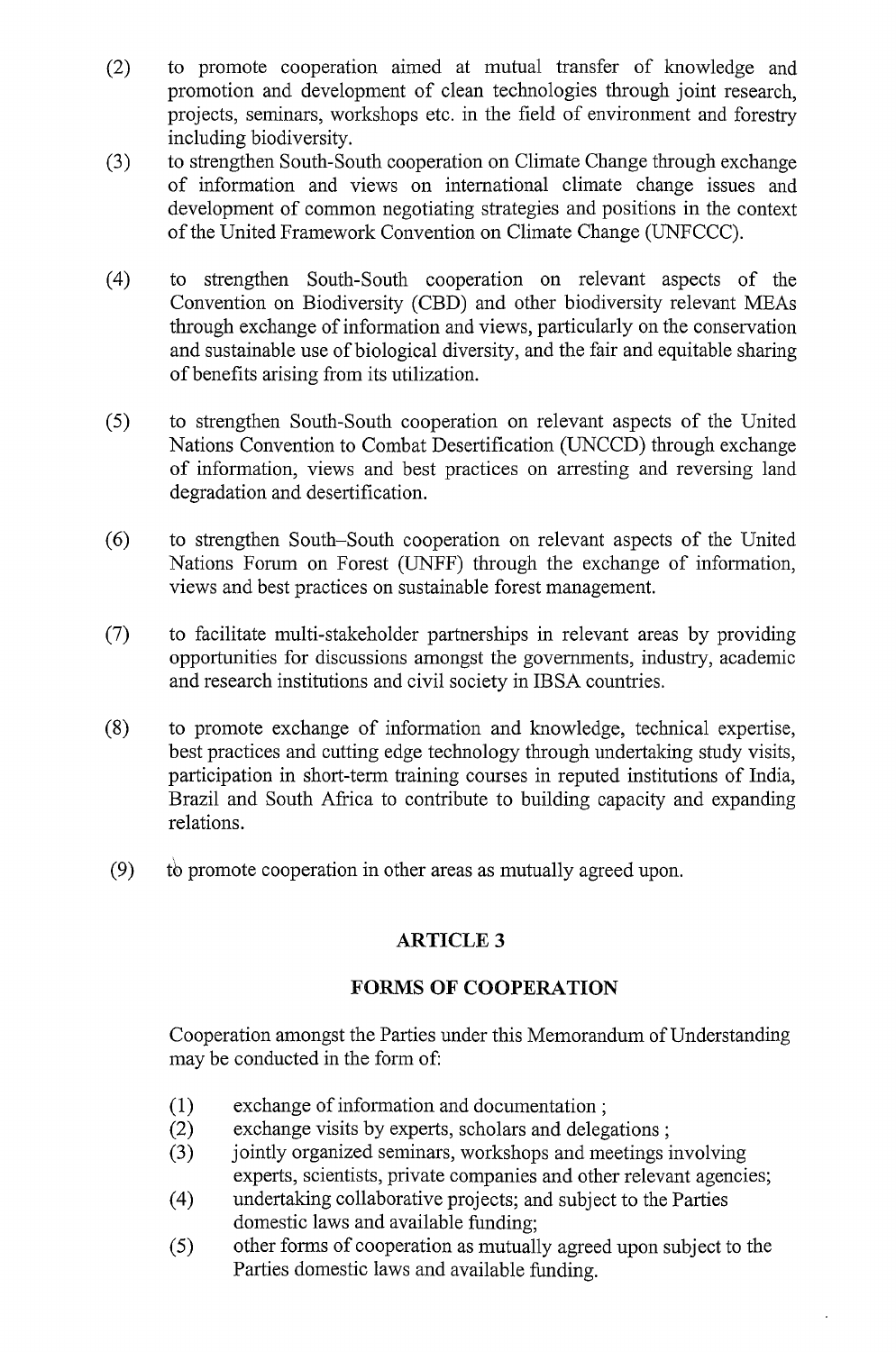### ARTICLE 4

### PROTECTION OF INTELLECTUAL PROPERTY RIGHTS

- (1) The Parties shall adopt the appropriate measures to protect intellectual property rights, according to national legislation and international Agreements in force in the three countries, and in particular the Agreement on Trade-Related Aspects of Intellectual Property Rights (TRIPS Agreement), the Doha Ministerial Declaration on TRIPS and Public Health and the Convention on Biological Diversity.
- (2) The conditions for the acquisition, maintenance and commercial exploitation of intellectual property rights over possible products and/or processes that might be obtained under this Memorandum of Understanding will be defined in the specific programs, contracts and working plans approved by the Parties.
- (3) Without the specific written consent of the other Party, the Parties shall not disclose information which might jeopardize the acquisition, maintenance and commercial exploitation of intellectual property rights obtained under this Memorandum of Understanding.
- (4) The specific programs, contracts and working plans shall establish the rules and procedures concerning the dispute settlement on intellectual property matters under this Memorandum of Understanding.

### ARTICLE 5

### COORDINATION OF ACTIVITIES

- (1) Within the ambit of the IBSA Forum, a Trilateral Joint Working Group on Environment will be constituted to coordinate the work under this Memorandum of Understanding.
- (2) The Joint Working Group shall meet successively in India, Brazil and South Africa annually to review and analyze the progress of activities and shall keep their respective Ministries duly informed of progress and achievements. The location of trilateral meeting will alternate amongst the Parties, with each Party bearing its own costs of such visits.
- (3) Each Party shall designate Senior Officials to serve as its Coordinators to supervise and coordinate the planning, performance, evaluation and approval of the cooperation activities to be carried out by the Parties under this Memorandum of Understanding.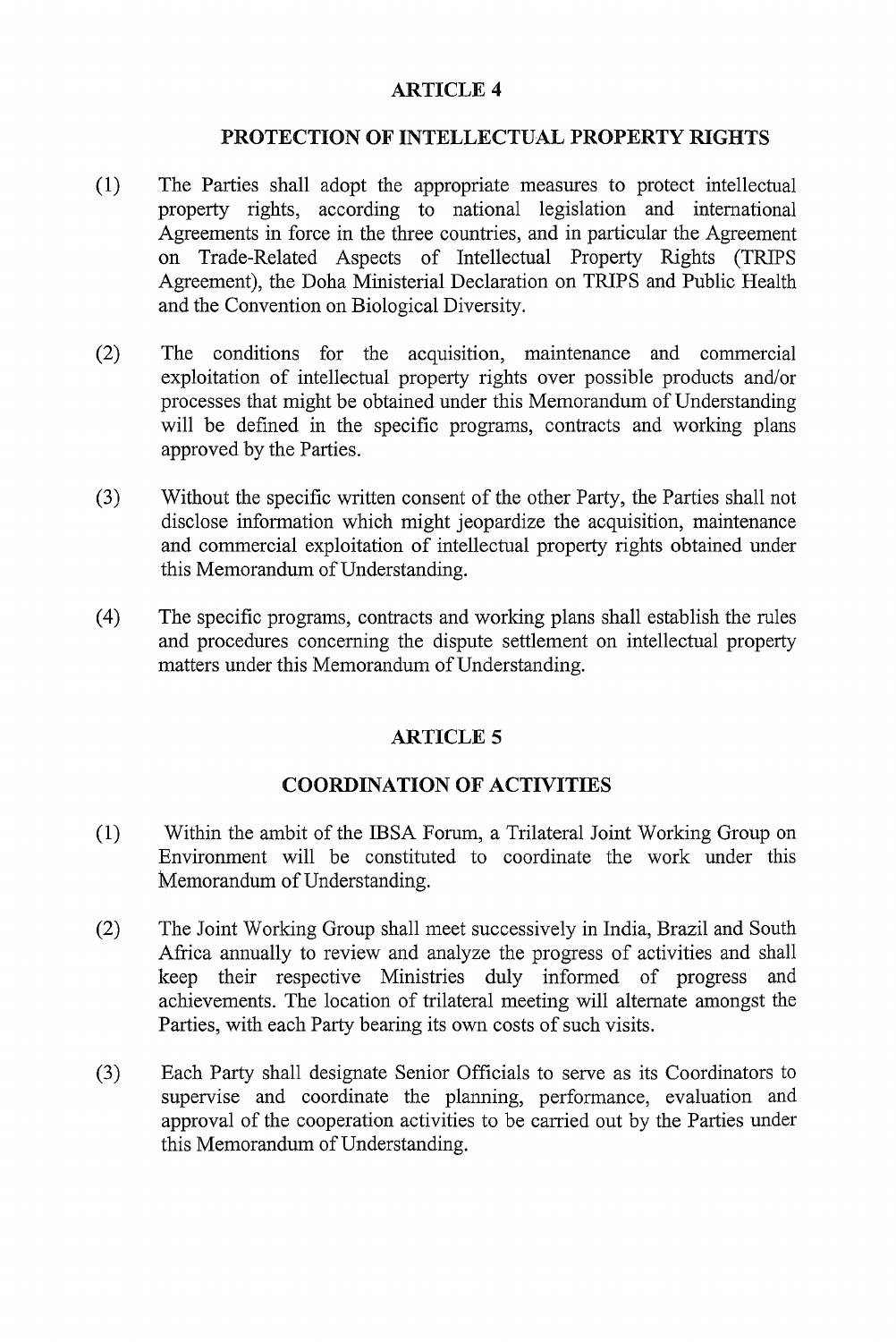### ARTICLE 6

#### SCOPE OF MEMORANDUM OF UNDERSTANDING

Nothing in this Memorandum of Understanding shall affect the obligations of the Parties deriving from any treaties, conventions, bilateral, regional or global agreements related to environmental protection.

### ARTICLE 7

 $\mathbf{r}$ 

#### AMENDMENTS

This Memorandum of Understanding may be amended at any time by the mutual written consent of the Parties.

### ARTICLE 8

### DISPUTE RESOLUTION

Any dispute about the interpretation or implementation of this Memorandum of Understanding will be resolved through consultations amongst the Parties.

#### ARTICLE 9

### ENTRY INTO FORCE AND TERMINATION

- (l) This Memorandum of Understanding shall enter into force on the date of signature thereof by the Parties.
- (2) Any of the three Parties may terminate this Memorandum of Understanding by means of a six months written notice to the other Parties.
- (3) Termination will not affect activities already under implementation.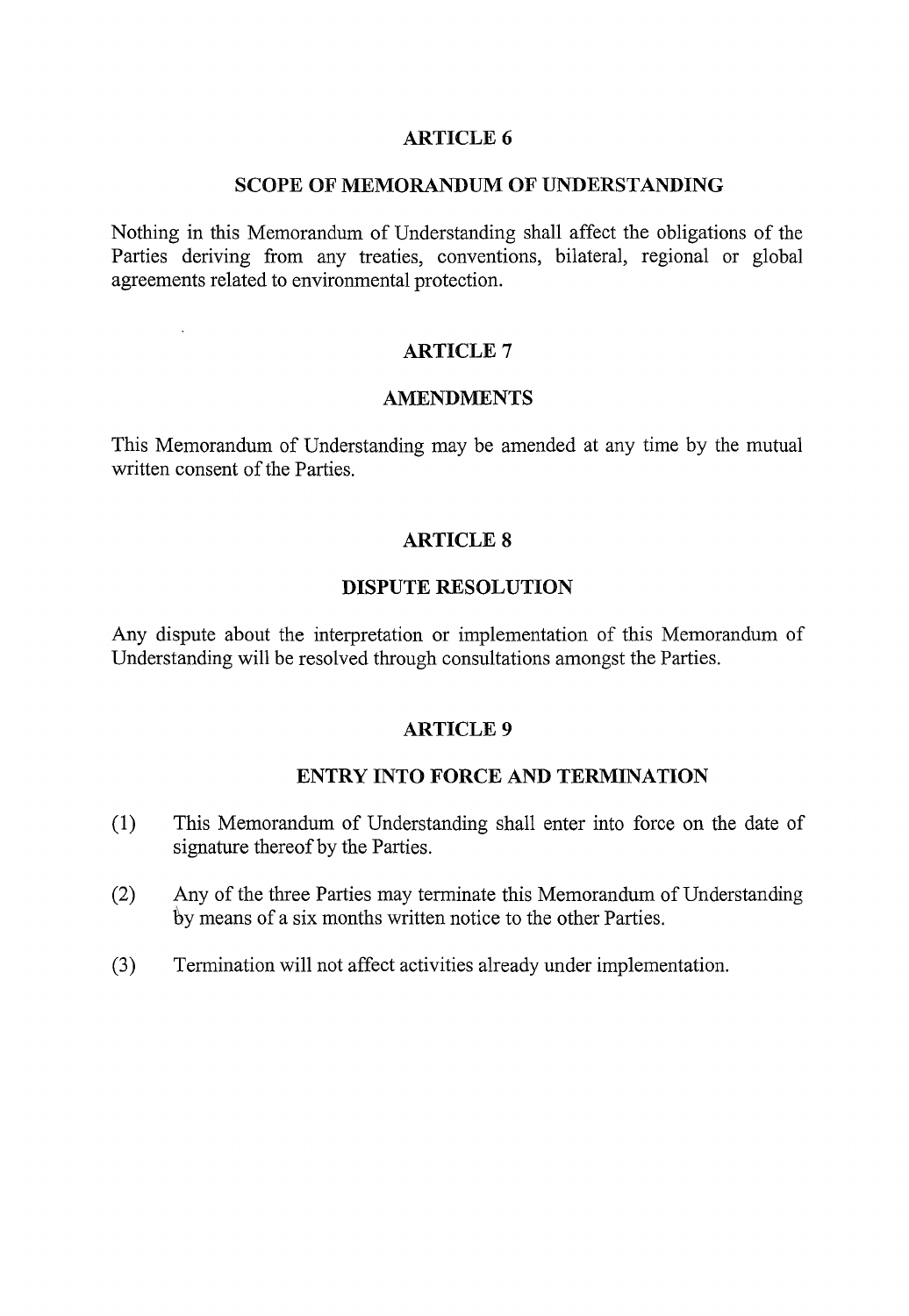IN WITNESS WHEREOF the undersigned, being duly authorized thereto by their respective Governments, have signed this Memorandum of Understanding in three originals in the. English, Portuguese and Hindi languages, all texts being equally authentic. In case of any divergence in interpretation, the English text shall prevail.

DONE at NEW DELHI on this 15 th day of OCTOBER 2008.

NIC Uma

FOR AND ON BEHALF OF THE GOVERNMENT OF THE REPUBLIC OF SOUTH AFRICA

FOR AND ON BEHALF OF THE GOVERNMENT OF THE REPUBLIC OF INDIA

**EOR AND ON BEHALF OF** THE GOVERNMENT OF THE FEDERATIVE REPUBLIC OF BRAZIL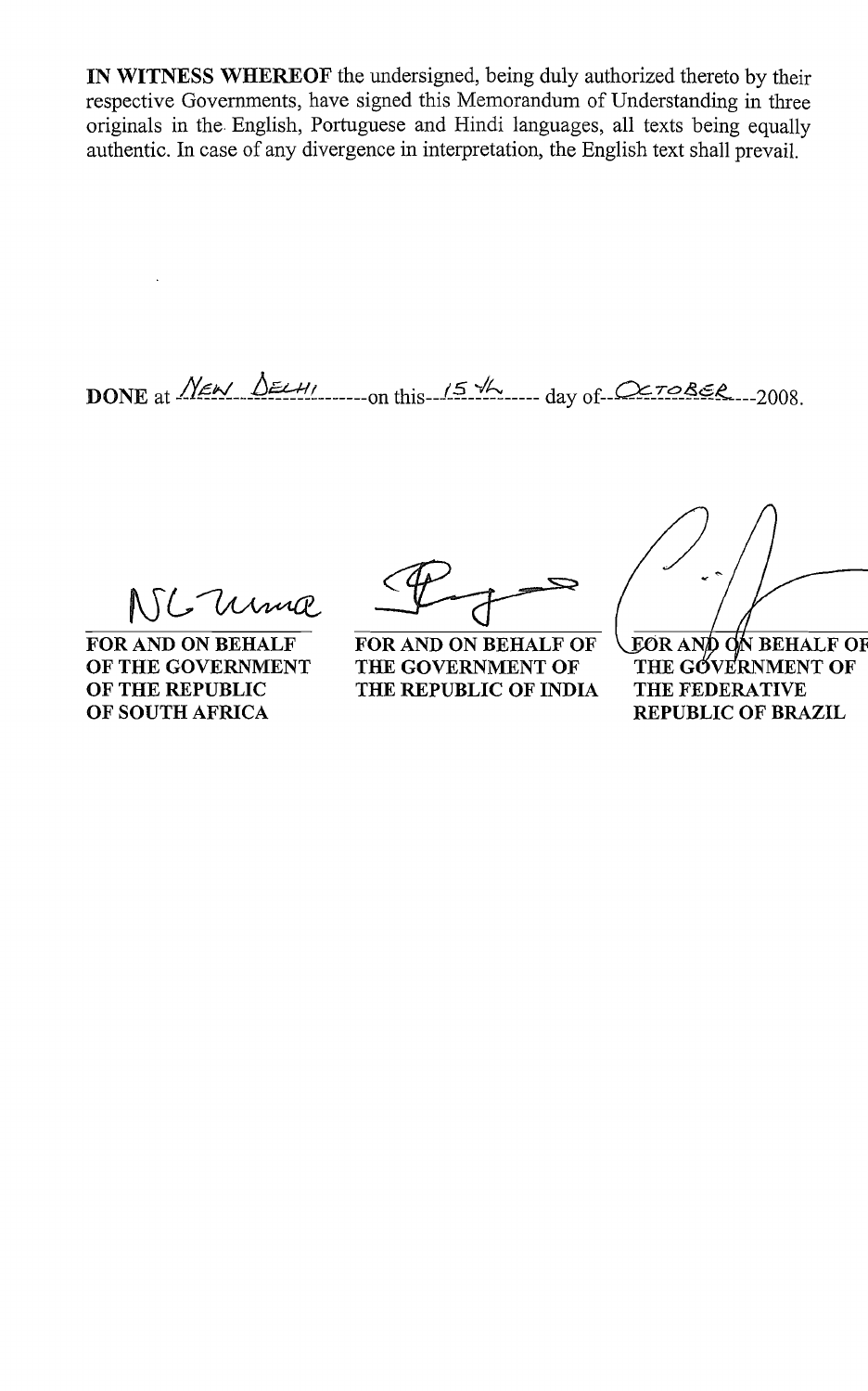# भारत ब्राजील दक्षिण अफ्रीका (आई बी एस ए) फोरम

 $\mathcal{L}^{\mathcal{L}}(\mathcal{L}^{\mathcal{L}}(\mathcal{L}^{\mathcal{L}}(\mathcal{L}^{\mathcal{L}}(\mathcal{L}^{\mathcal{L}}(\mathcal{L}^{\mathcal{L}}(\mathcal{L}^{\mathcal{L}}(\mathcal{L}^{\mathcal{L}}(\mathcal{L}^{\mathcal{L}}(\mathcal{L}^{\mathcal{L}}(\mathcal{L}^{\mathcal{L}}(\mathcal{L}^{\mathcal{L}}(\mathcal{L}^{\mathcal{L}}(\mathcal{L}^{\mathcal{L}}(\mathcal{L}^{\mathcal{L}}(\mathcal{L}^{\mathcal{L}}(\mathcal{L}^{\mathcal{L$ 

के अंतर्गत

पर्यावरण के क्षेत्र में सहयोग पर

भारत गणराज्य

ब्राजील फेडरेटिव गणराज्य

तथा

ेदक्षिण अफ्रीका गणराज्य सरकारों

के बीच

समझौता ज्ञापन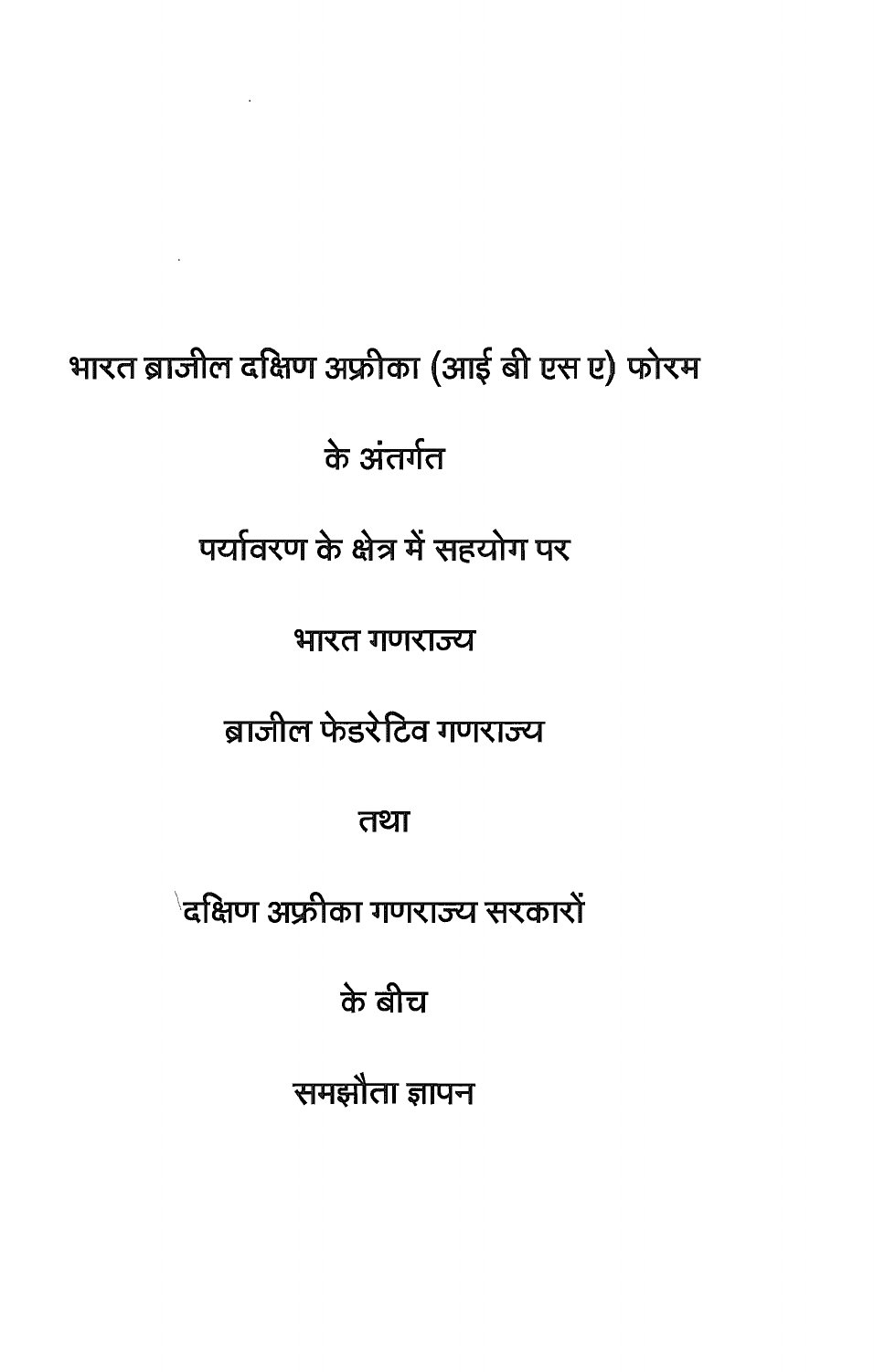भारत गणराज्य सरकार, ब्राजील फेडरेटिव गणराज्य सरकार और दक्षिण अफ्रीका गणराज्य सरकार (यहां इसके बाद संयुक्त रुप से ''पक्षकारों'' के रुप में और पृथक रुप से ''पक्षकार'' के रुप में उल्लिखित)

अनेक पर्यावरणीय मु÷ों की वैश्विक प्रकृति तथा लागत प्रभावी एवं स्थायी समाधान ढूंढने की आवश्यकता जो कि आर्थिक विकास एवं गरीबी के विरुद्ध लड़ाई की जरुरत के साथ सुसंगत हैं, को अभिज्ञात करते हुए;

यह नोट करना कि पर्यावरणीय अवक्रमण मुख्य वैश्विक चुनौतियों में है ;

मौजूदा वैश्विक चुनौतियों एवं विकासात्मक जरुरतों के निराकरण में स्वच्छ प्रौद्योगिकी की निर्णायक भूमिका पर विचार करते हुए;

पर्यावरणीय प्रबंधन एवं सतत विकास के क्षेत्र में पारस्परिक हितकारी सहयोग को बढ़ाने की इच्छा करते हुए;

पर्यावरण एवं विकास पर संयुक्त राष्ट्र संघ सम्मेलन तथा सतत विकास पर विश्व शिखर वार्ता में सतत विकास पर सहमत सिद्धांतों को पुनःअभिपुष्ट करते हुए;

यह ध्यान में रखते हुए कि इस समझौता ज्ञापन का अभिप्राय सांझा हित के क्षेत्रों में त्रिपक्षीय सहयोग के लिए ढांचा प्रदान करना तथा पक्षकारों की सहयोगात्मक भावना को अभिव्यक्त करना है;

निम्नलिखित पर सहमत हुए हैं:

### अनुच्छेद 1

### उद्देश्य

इस त्रिपक्षीय समझौता ज्ञापन का उ÷श्य पर्यावरण प्रबंधन एवं सतत विकास के क्षेत्र में पक्षकारों के बीच सांझा हितकारी सहभागिता को बढावा देना है ।

### अनृच्छेद २

## सहयोग के लिए ढांचा

यह समझौता ज्ञापन निम्नलिखित प्राथमिकता वाले क्षेत्रों के लिए आई बी एस ए देशों के बीच त्रिपक्षीय सहयोग के लिए ढांचा स्थापित करता है ।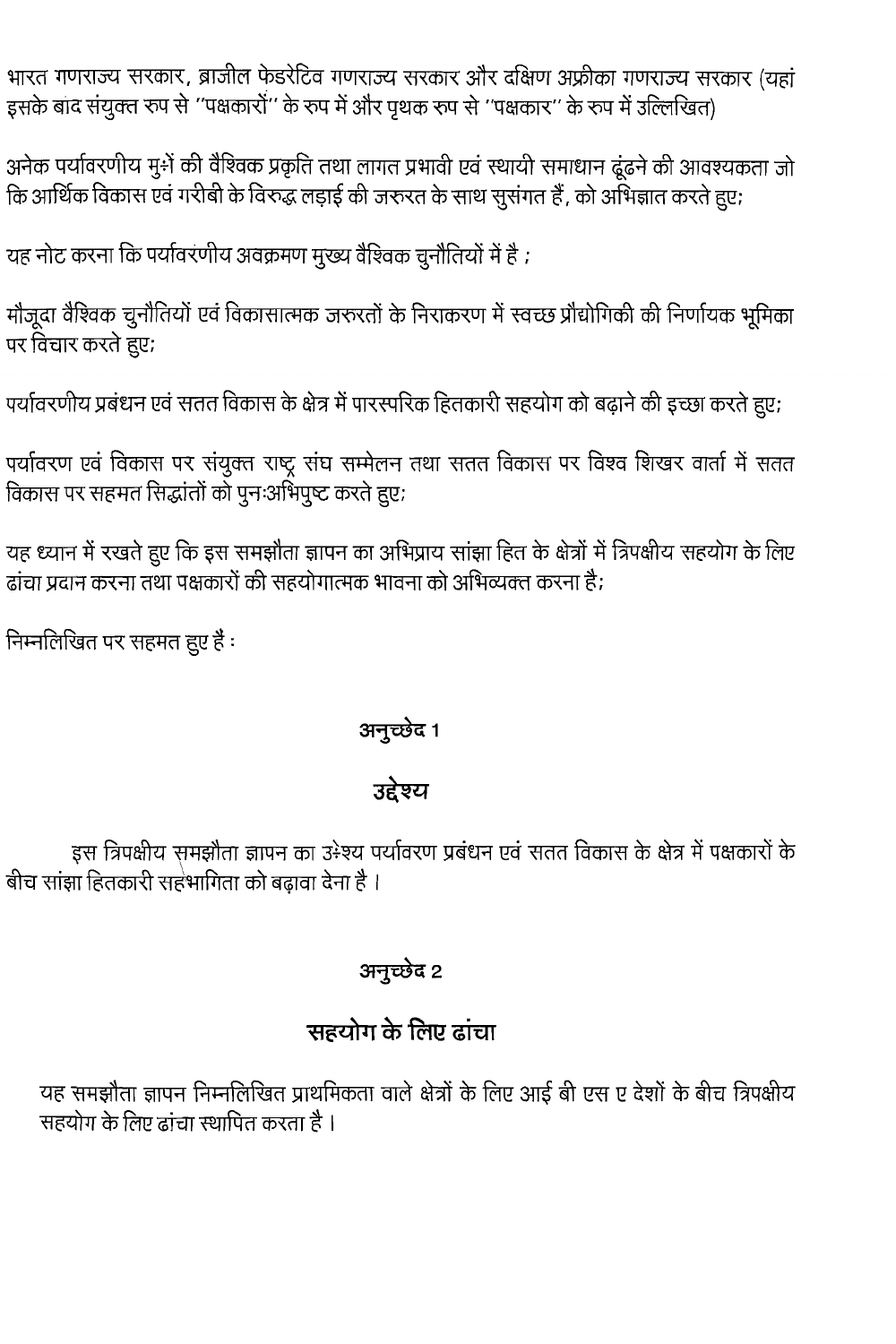- क) वैश्विक पर्यावरणीय मु÷ों, बहुपक्षीय पर्यावरणीय समझौतों (एम ई ए), कन्वेंशनों आदि पर तीन देशों के बीच संवाद तथा परि-संवाद को सुकर बनाना ;
- ख) जैवविविधता सहित पर्यावरण और वानिकी क्षेत्र में संयुक्त अनुसंधान, परियोजनाओं, संगोष्ठियों, कार्यशालाओं आदि के माध्यम से जानकारी और स्वच्छ प्रौद्योगिकियों को बढ़ावा देकर और विकास को लक्ष्य बनाकर, सहयोग को बढ़ावा देना ;
- ग) अंतराष्ट्रीय जलवायु परिवर्तन मुमें पर सूचना और विचारों के आदान-प्रदान और युनाइटेड नेशन्स फ्रेमवर्क कन्वेंशन ऑन क्लाइमेट चेंज के संदर्भ में साझा विनिमेय रणनीतियों और स्थितियों के विकास के माध्यम से जलवायु परिवर्तन के संबंध में साऊथ - साऊथ सहयोग को सुदृढ़ बनाना ;
- घ) जैवीय जैवविविधता कन्वेंशन और अन्य जैवविविधता सुसंगत बहुपक्षीय पर्यावरण समझौतों के संगत पक्षों, विशेषकर जैवीय विविधता का संरक्षण और सतत उपयोग, और इसकी उपयोगिता से हुए लाभों का उचित और साम्य विभाजन पर सूचना और विचारों के आदान-प्रदान के माध्यम से साऊथ - साऊथ सहयोग को सशक्त बनाना ;
- ड) युनाइटेड नेशन्स कन्वेंशन टू कम्बैट डेजर्टीफिकेशन के सुसंगत पक्षों को सूचना, विचारों और भूमि अवक्रमण को रोकने और नियंत्रित करने के लिए उत्तम पद्धतियों के माध्यम से साऊथ-साऊथ सहयोग को मज़बूत बनाना ;
- च) सतत वन प्रबंध पर सूचना, विचारों और उत्तम पद्धतियों के आदान-प्रदान के माध्यम से यूनाइटेड नेशन्स फोरम ऑन फारेस्ट के संगत पक्षों पर साऊथ-साऊथ सहयोग को सुदृढ़ बनाना ÷
- छ)) आई बी एस ए देशों में सरकारों, उद्योग, शैक्षणिक और अनुसंधान संस्थानों और सिविल समाज के बीच विचार-विमर्श हेतु अवसर प्रदान करके संगत क्षेत्रों में मल्टी स्टेकहोल्डर सहभागिता सुकर बनाना ;
- ज) क्षमता निर्माण और संबंधों का विस्तार करने में योगदान देने के लिए भारत, ब्राजील और साऊथ अफ्रीका के प्रतिष्ठित संस्थानों अध्ययन दौरों, लघु अवधि प्रशिक्षण पाठ्यक्रमों में भाग लेने के माध्यम<sup>े</sup>से सूचना और जानकारी, तकनीकी विशेषज्ञता, उत्तम पद्धतियों और नवीनतम प्रौद्योगिकी के आदान-प्रदान को बढावा देना ;
- झ) अन्य क्षेत्रों में परस्पर सहमति से सहयोग को बढ़ावा देना ।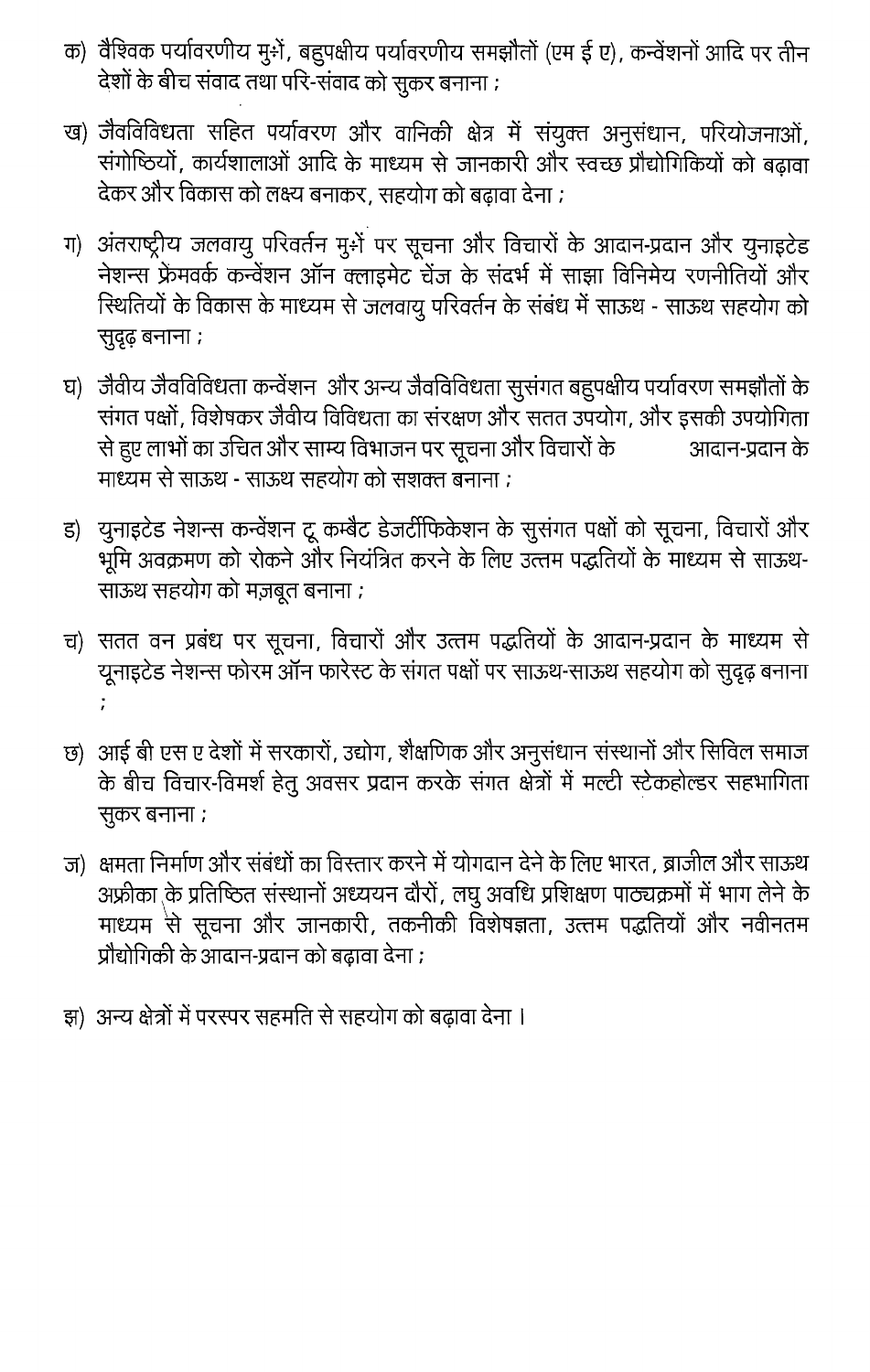### अनुच्छेद 3

### सहयोग का स्वरुप

इस समझौता ज्ञापन के तहत पक्षकारों के बीच सहयोग निम्नलिखित रूप में किया जा सकता है :

- सूचना और प्रलेखन का आदान-प्रदान;  $(\overline{\sigma})$
- विशेषज्ञों, विद्वानों और शिष्ट मंडलों द्वारा दौरों का आदान-प्रदान: (ख)
- विशेषज्ञों, वैज्ञानिकों, निजी कम्पनियों और अन्य संगत अभिकरणों को शामिल  $(\Pi)$ करते हुए संगोष्ठियों, कार्यशालाओं और बैठकों का संयुक्त रुप से आयोजन;
- पक्षकारों के वित्तीय संसाधनों के संबंध में आंतरिक कानूनी निपटान के अध्याधीन (घ) सहयोगात्मक परियोजनाएं शुरु करना ;
- पक्षकारों के वित्तीय संसाधनों के संबंध में आंतरिक कानूनी निपटान के अध्याधीन (इ) आपसी सहमति के अनुसार अन्य प्रकार के सहयोग ।

### अनुच्छेद 4

# बौद्धिक सम्पदा अधिकारों की सुरक्षा

- ... पक्षकार तीन देशों में प्रवृत्त राष्ट्रीय विधान और अंतरराष्ट्रीय करारों, बौद्धिक सम्पदा अधिकारों को बचाने के लिए और विशेषकर बौद्धिक सम्पदा अधिकारों के ट्रेड से संबंधित पहलुओं पर करार (टी आर आई पी एस करार), टी आर आई पी एस और सार्वजनिक स्वास्थ्य पर दोहा मंत्रालयीन उद्घोषणा और जैवविविधता पर कन्वेंशन के अनुसार उपयुक्त उपाय अपनाएंगे।
- 2. अधिग्रहण की शर्तें, बौद्धिक सम्पदा अधिकारों का सम्भव उत्पाद और अथवा प्रक्रियाएं जो इस ज्ञापन के तहत प्राप्त की जा सकती है, का वाणिज्यिक दोहन, पक्षकारों द्वारा अनुमोदित विशिष्ट कार्यक्रमों, संविदाओं और कार्य योजनाओं में परिभाषित किए जाएंगे ।
- 3. दूसरे पक्षकार की लिखित विशिष्ट स्वीकृति के बिना पक्षकार ऐसी जानकारी को नहीं उजागर करेंगे। जिससे कि इस ज्ञापन के तहत प्राप्त बौद्धिक सम्पदा अधिकारों के अधिग्रहण अनुकूलन और वाणिज्यिक दोहन पर असर पडे ।
- 4. विशिष्ट कार्यक्रम,संविदाएं और कार्य योजनाएं इस ज्ञापन के तहत बौद्धिक सम्पदा के मामलों के संबंध पर में विवाद को हल करने के संबंध में नियम और प्रक्रियाएं स्थापित करेंगे ।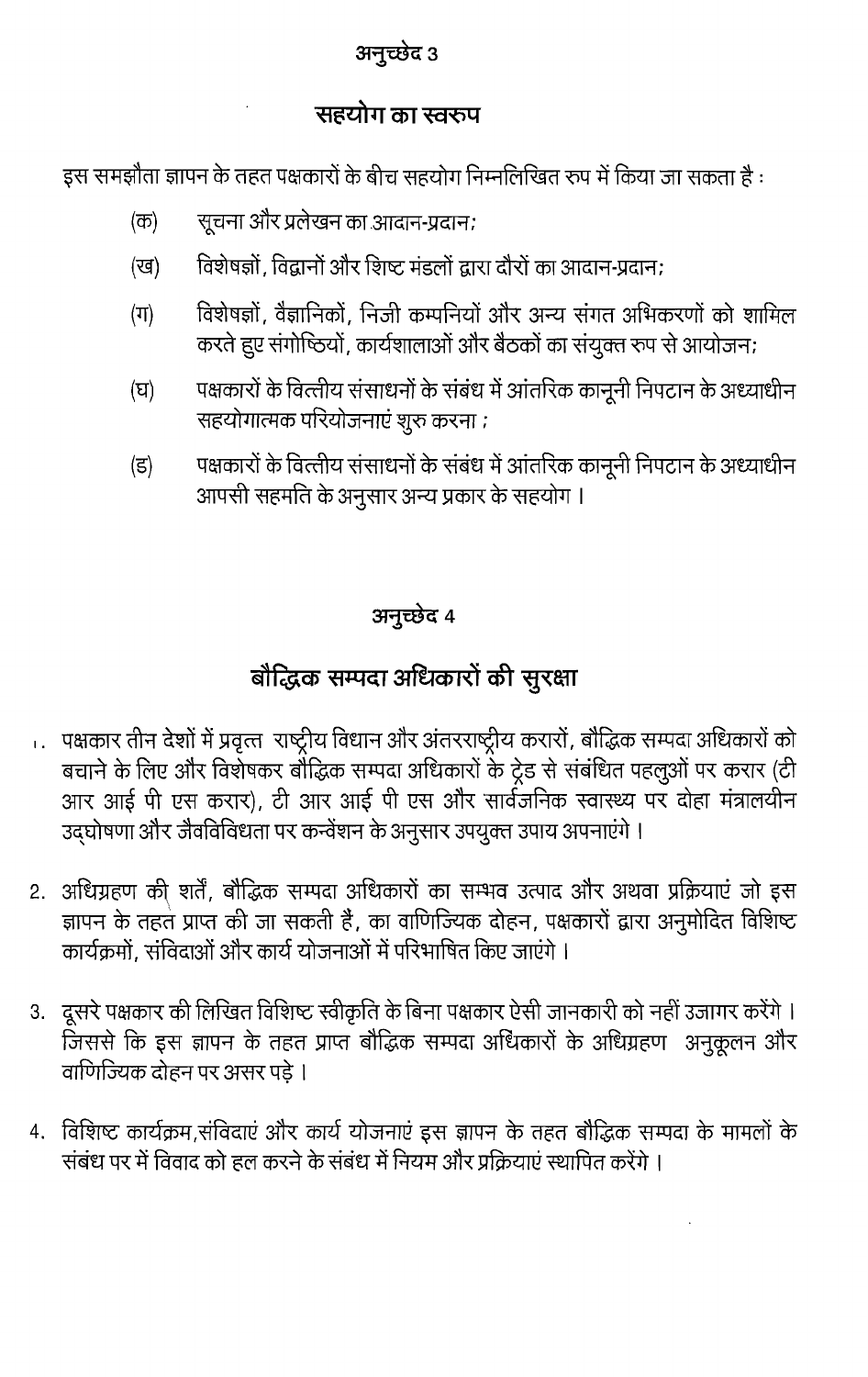### अनुच्छेद 5

### गतिविधियों का समन्वय

- 1. आई बी एस ए फोरम के अंतर्गत, पर्यावरण पर त्रिपक्षीय संयुक्त कार्य दल का गठन किया जाएगा जो कि इस समझौता ज्ञापन के तहत समन्वय करेगा ।
- 2. संयुक्त कार्य दल भारत, ब्राजील और दक्षिण अफ्रीका में एक वर्ष में सफल रूप से बैठक करेंगे और कार्य कलापों की प्रगति का विश्लेषण करेंगे और वे अपने अपने मंत्रालयों को प्रगति और उपलब्धियों से विधिवत सूचित करेंगे । त्रिपक्षीय बैठकें पक्षकारों के बीच अदली- बदली जाएंगी और प्रत्येक पक्षकार ऐसे दोरों के लिए अपने खर्च का वहन करेगा ।
- 3. प्रत्येक पक्षकार वरिष्ठ अधिकारियों को इस समझौता ज्ञापन के अंतर्गत पक्षकारों द्वारा किए जाने वाले सहयोग के कार्यकलापों का नियोजन, निष्पादन, मूल्यांकन और अनुमोदन का पर्यवेक्षण और समन्वय. समन्वयक के रुप में पदनामित करेगा ।

### अनुच्छेद 6

### समझौता ज्ञापन का कार्यक्षेत्र

पर्यावरणीय सुरक्षा से संबंधित किसी अन्य संधियों, कन्वेंशनों, द्विपक्षीय, क्षेत्रीय अथवा वैश्विक करारों से उत्पन्न पक्षकारों की बाध्यताएं इस समझौता ज्ञापन पर कोई विपरीत प्रभाव नहीं डालेगी ।

### अनुच्छेद 7

### संशोधन

इस समझौता ज्ञापन में पक्षकारों की परस्पर स्वीकृति से किसी भी समय संशोधन किया जा सकता है ।

 $\setminus$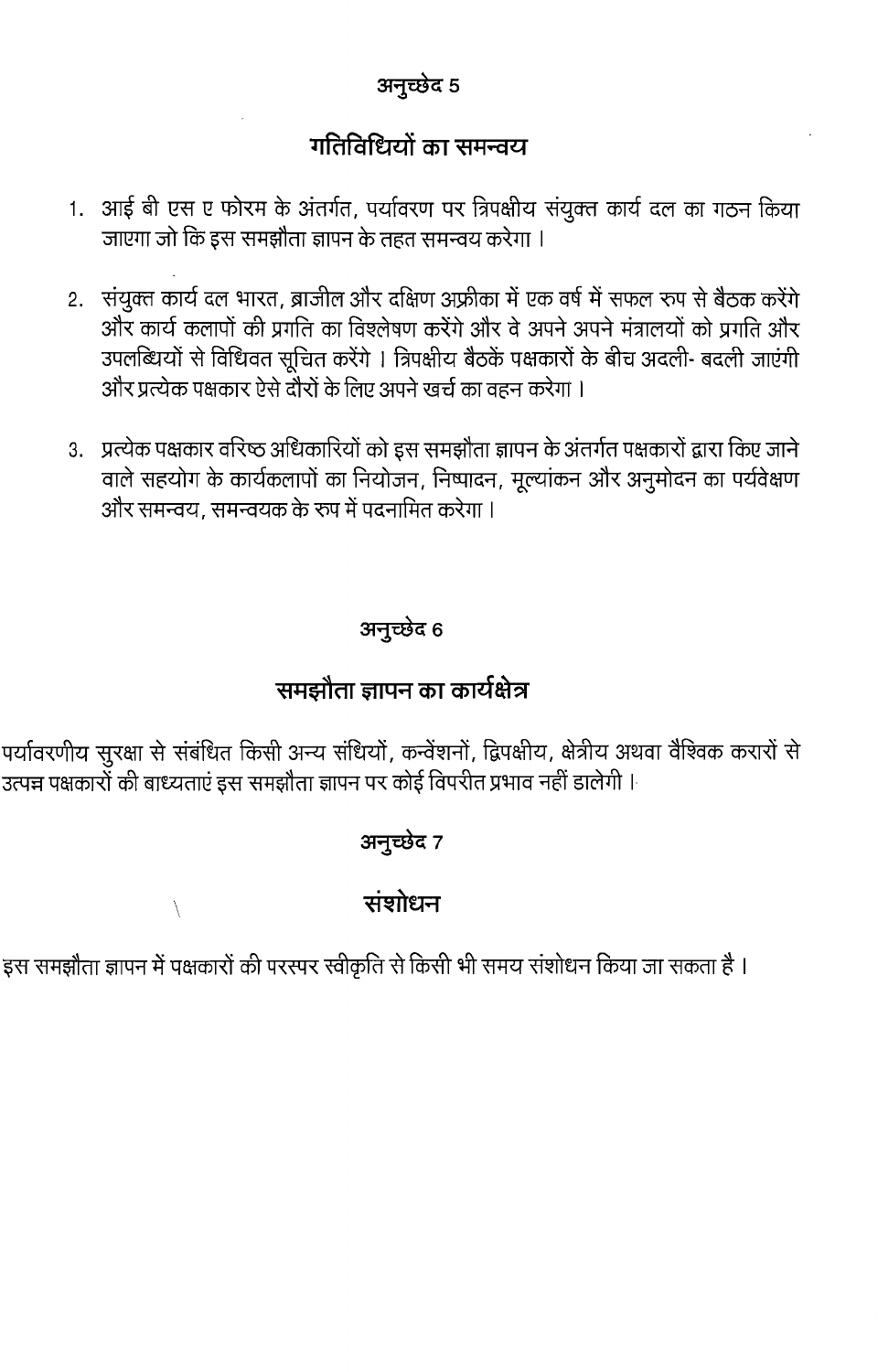### अनुच्छेद 8

### विवाद का समाधान

इस समझौता ज्ञापन की व्याख्या अथवा क्रियान्वयन के बारे में कोई विवाद पक्षकारों के बीच परामर्श से हल किया जाएगा ।

### अनुच्छेद 9

### समझौता ज्ञापन का आरम्भ और समाप्त करना

- यह समझौता ज्ञापन पक्षकारों द्वारा हस्ताक्षर किए जाने वाली तारीख से प्रवृत होगा । 1.
- तीनों में से कोई भी पक्षकार इस समझौता ज्ञापन को अन्य पक्षकारों को 6 माह की लिखित  $2<sub>1</sub>$ में सूचना देकर समाप्त कर सकता है ।
- इस समाप्ति से पहले से कार्यान्वित किए जा रहे कार्य कलापों पर प्रतिकूल प्रभाव नहीं 3 पडेगा ।

जिनके साक्ष्य में अधोहस्ताक्षरी ने संबंधित सरकार द्वारा प्राधिकृत किए जाने पर इस समझौता ज्ञापन में अंग्रेजी, पुर्तगाली और हिंदी भाषाओं के तीन मूल पाठों में सम्पन्न, सभी मूल पाठ समान रुप से प्रामाणिक हैं, में हस्ताक्षर किए हैं । निर्वचन में भिन्नता की रिर्थात में, अंग्रेजी पाठ मान्य होगा ।

15 अक्तूबर, 2008 को दिल्ली में हस्ताक्षर किए गए।

NC Unia

दक्षिण अफ्रीका गणतंत्र सरकार

| भारत गणराज्य |
|--------------|

ऑफ ब्राजील सरकार

सरकार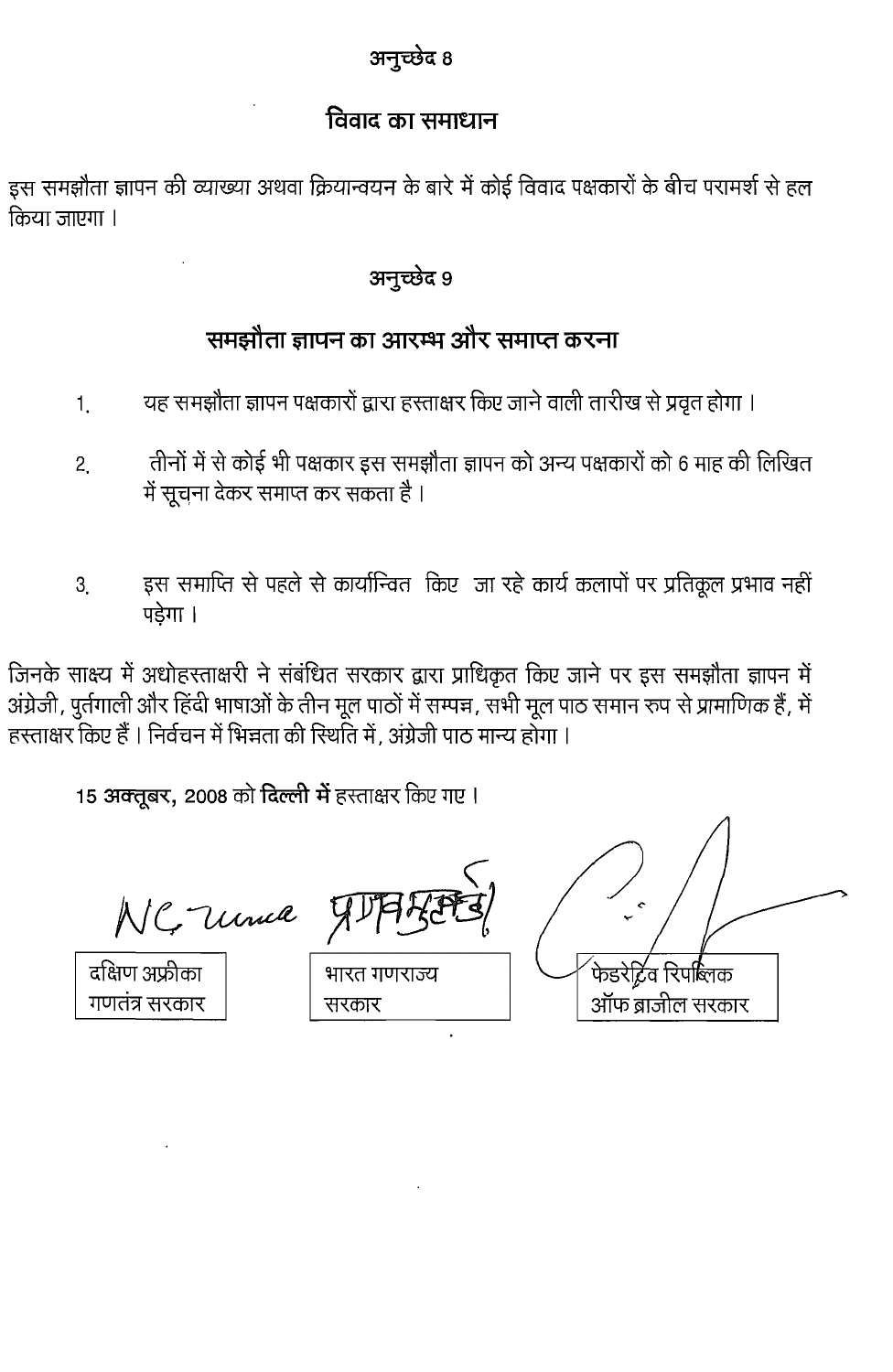### MEMORANDO DE ENTENDIMENTO ENTRE OS GOVERNOS DA REPUBLICA DA AFRICA DO SUL, DA REPUBLICA FEDERATIVA DO BRASIL E DA REPUBLICA DA ÍNDIA SOBRE COOPERAÇÃO NA ÁREA DE MEIO AMBIENTE NO ÂMBITO DO FORUM DE DIALOGO INDIA, BRASIL E AFRICA DO SUL (IBAS)

o Governo da Republica da Africa do SuI,

o Governo da Republica Federativa do Brasil

e

O Governo da República da Índia (doravante conjuntamente denominados "Partes" e separadamente "Parte"),

Reconhecendo a natureza global das muitas questões ambientais e a urgência de encontrar-se soluções economicamente eficientes e duradouras que sejam coerentes com a necessidade de crescimento econômico e com a luta contra a pobreza;

Notando que a degradação ambiental está entre os grandes desafios globais;

Considerando o papel estratégico das tecnologias limpas no tratamento dos atuais .desafios globais e das necessidades de desenvolvimento;

Desejando promover cooperação mutuamente benéfica na área de manejo ambiental e desenvolvimento sustentavel;

Reafirmando os princípios do desenvolvimento sustentável acordados na Conferência das Nações Unidas sobre Meio Ambiente e Desenvolvimento Humano e na Cúpula Mundial sobre Desenvolvimento Sustentável;

Tendo em mente que este Memorando de Entendimento visa prover uma estrutura para a cooperação trilateral nas áreas de interesse comum e expressar a intenção de cooperar entre as Partes,

Chegaram ao seguinte entendimento: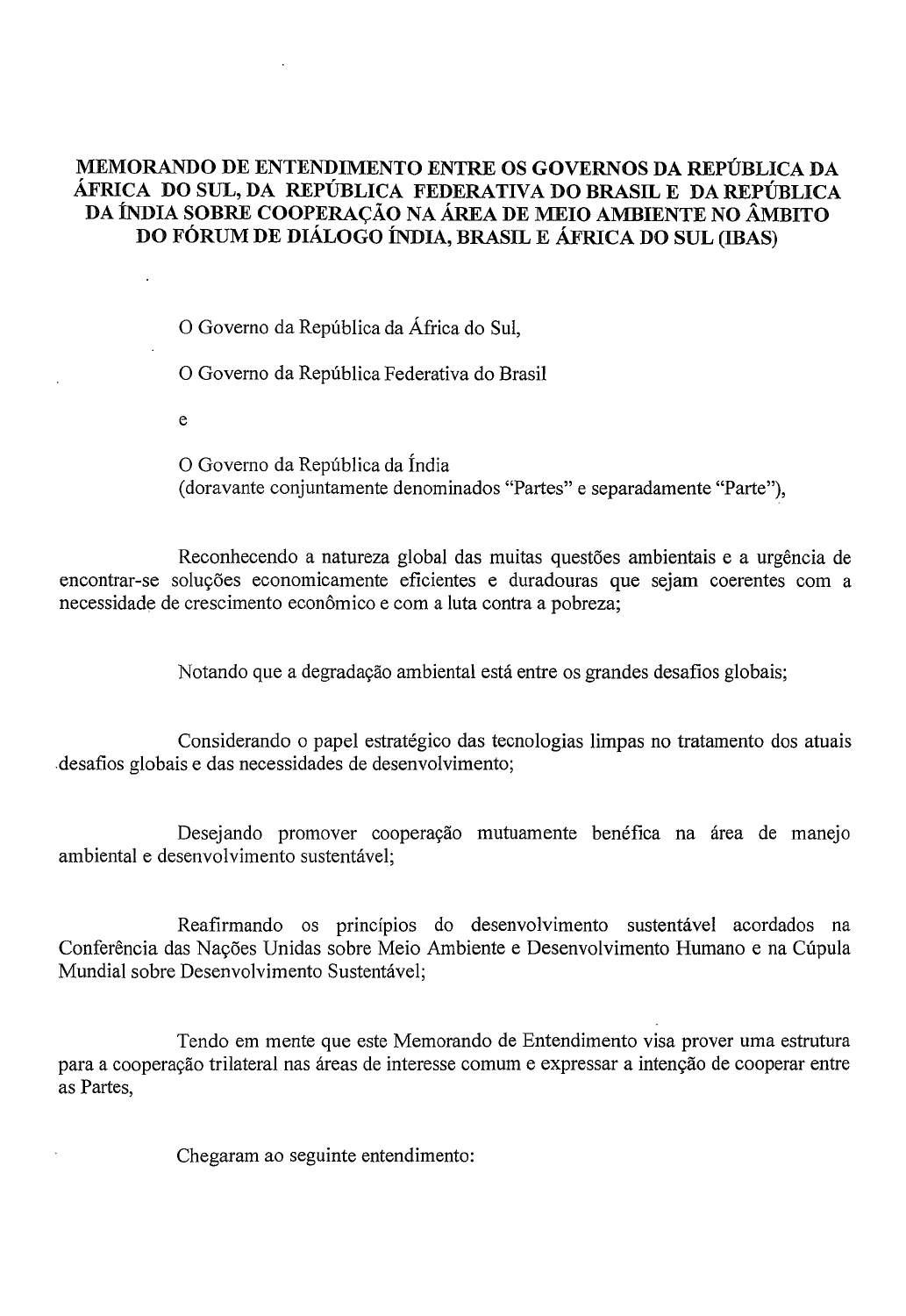#### **Artigo 1** Objetivo

O objetivo deste Memorando de Entendimento trilateral é o de promover uma parceria mutuamente benéfica entre as Partes nas áreas de manejo ambiental e desenvolvimento sustentável.

### **Artigo** 2

#### Escopo da Cooperayao

Este Memorando de Entendimento estabelece o arcabouço para cooperação trilateral entre os países do IBAS nas seguintes áreas prioritárias:

- a) facilitação do diálogo e a interação entre os três países sobre questões ambientais globais, acordos ambientais multilaterais (AAMs), convenções, etc;
- b) promoção da cooperação destinada à transferência mútua de conhecimento e a promoyao e desenvolvimento de tecnologias limpas por meio de pesquisa conjunta, projetos, seminários, oficinas, etc. na área de meio ambiente e florestas, incluindo biodiversidade;
- c) fortalecimento da cooperação Sul-Sul em matéria de mudança do clima por meio do intercâmbio de informações e visões a respeito de questões internacionais sobre mudança do clima e do desenvolvimento de estratégias e posições de negociação comuns no âmbito da Convenção-Quadro das Nações Unidas sobre Mudanya do Clima(UNFCCC);
- d) fortalecimento da cooperação Sul-Sul em aspectos pertinentes da Convenção sobre Diversidade BioI6gica (CDB) e em outros AAMs pertinentes por meio do intercambio de informayoes e visoes, particularmente em materia de conservação e uso sustentável da diversidade biológica e da repartição justa e equânime dos benefícios advindos da sua utilização;
- e) fortalecimento da cooperação Sul-Sul em aspectos pertinentes da Convenção das Nações Unidas sobre Combate à Desertificação (UNCCD) por meio do intercâmbio de informações, visões e melhores práticas em impedir e reverter a degradação do solo e a desertificação;
- f) fortalecimento da cooperação Sul-Sul em aspectos pertinentes do Foro das Nações Unidas sobre Florestas (UNFF) por meio do intercâmbio de informações, visões e melhores práticas em manejo sustentável de florestas;
- g) facilitação parcerias múltiplas em áreas pertinentes, provendo oportunidades para discussões entre Governos, indústrias, instituições acadêmicas e de pesquisa e sociedade civil nos pafses do IBAS;
- h) promoção do intercâmbio de informações e conhecimentos, proficiência técnica, melhores práticas e tecnologia de ponta por meio de visitas de estudos, da participação em cursos de treinamento de curta duração em instituições renomadas no Brasil, na India e na Africa do SuI a fim de contribuir para capacitação e para a expansão das relações;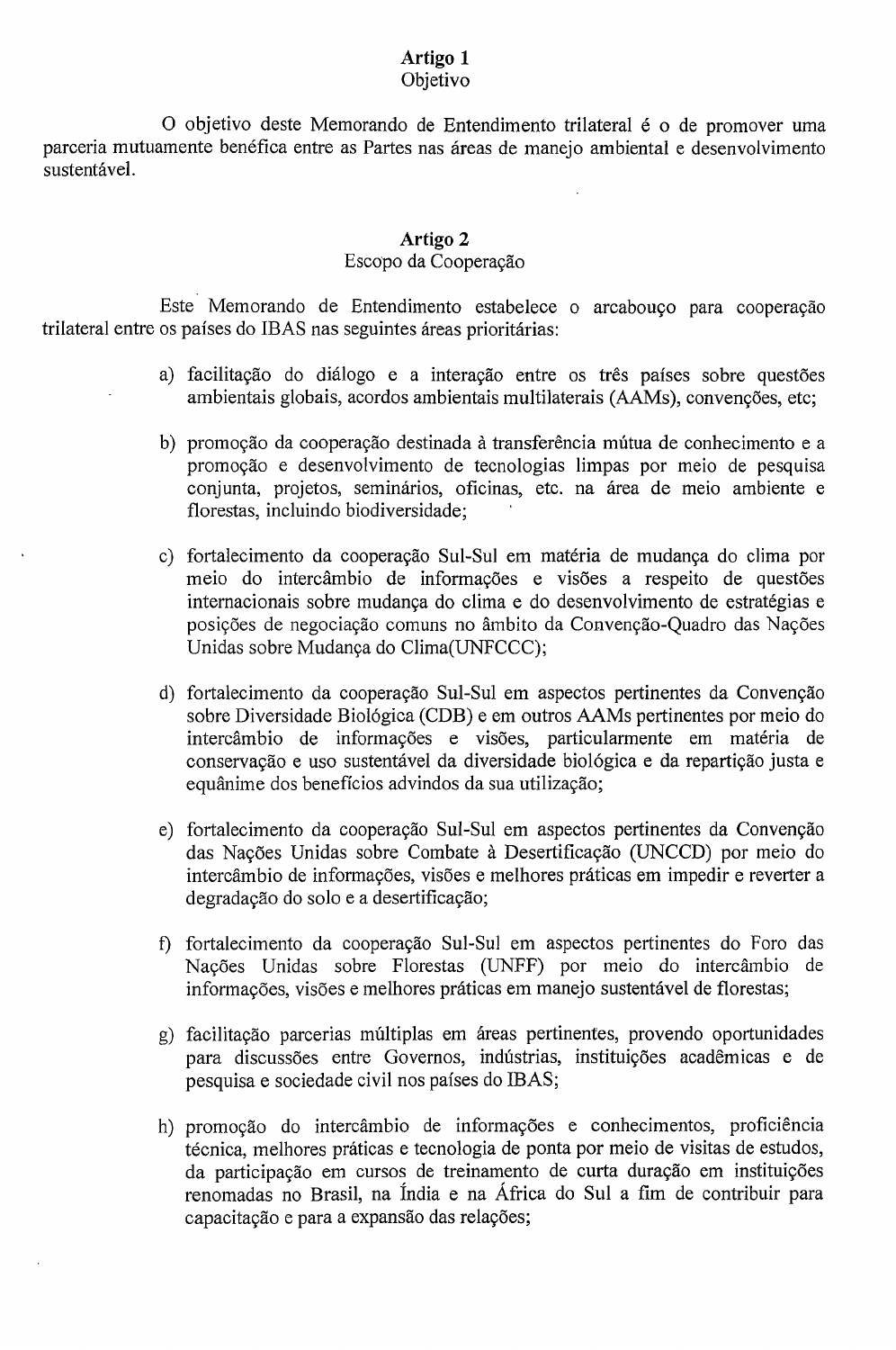i) promoção da cooperação em outras áreas mutuamente acordadas.

#### **Artigo 3**

#### Formas da Cooperação

A cooperação entre as Partes no âmbito deste Memorando de Entendimento pode ser conduzida na forma de:

- a) troca de informação e documentação;
- b) troca de visitas por especialistas, acadêmicos e delegações;
- c) seminários, oficinas e reuniões conjuntamente organizados envolvendo especialistas, cientistas, companhias privadas e outras agências pertinentes;
- d) empreendimento de projetos em colaboração, sujeitos às disposições legais relativas aos recursos financeiros das Partes;
- e) outras formas de cooperação mutuamente acordadas, sujeitas às disposições legais relativas aos recursos financeiros das Partes.

#### **Artigo 4**

### Proteção dos Direitos de Propriedade Intelectual

I. As Partes adotarao as medidas adequadas para proteger as direitos de propriedade intelectual, em conformidade com a legislação nacional e acordos internacionais em vigor nos três paises e, em particular, com <sup>0</sup> Acordo sobre as Aspectos dos Direitos de Propriedade Intelectual (TRIPS), com a Declaração Ministerial de Doha sobre o TRIPS e Saúde Pública e com a Convenção de Diversidade Biológica.

2. As condições para a aquisição, manutenção e exploração comercial dos direitos de propriedade intelectual sobre possiveis produtos ou processos obtidos no ambito do presente Memorando de Entendimento serao definidas em projetos, contratos au programas de trabalho especificos aprovados pelas Partes.

3. Sem a consentimento escrito e especifico das outras Partes, as demais nao divulgarão informações que possam pôr em risco a aquisição, manutenção e exploração comercial dos direitos de propriedade intelectual sobre possiveis produtos ou processos obtidos no ambito do presente Memorando de Entendimento.

4. as projetos, contratos ou programas de trabalho especificos determinarao as regras e procedimentos concernentes à solução de controvérsias em matéria de propriedade intelectual no ambito do presente Memorando de Entendimento.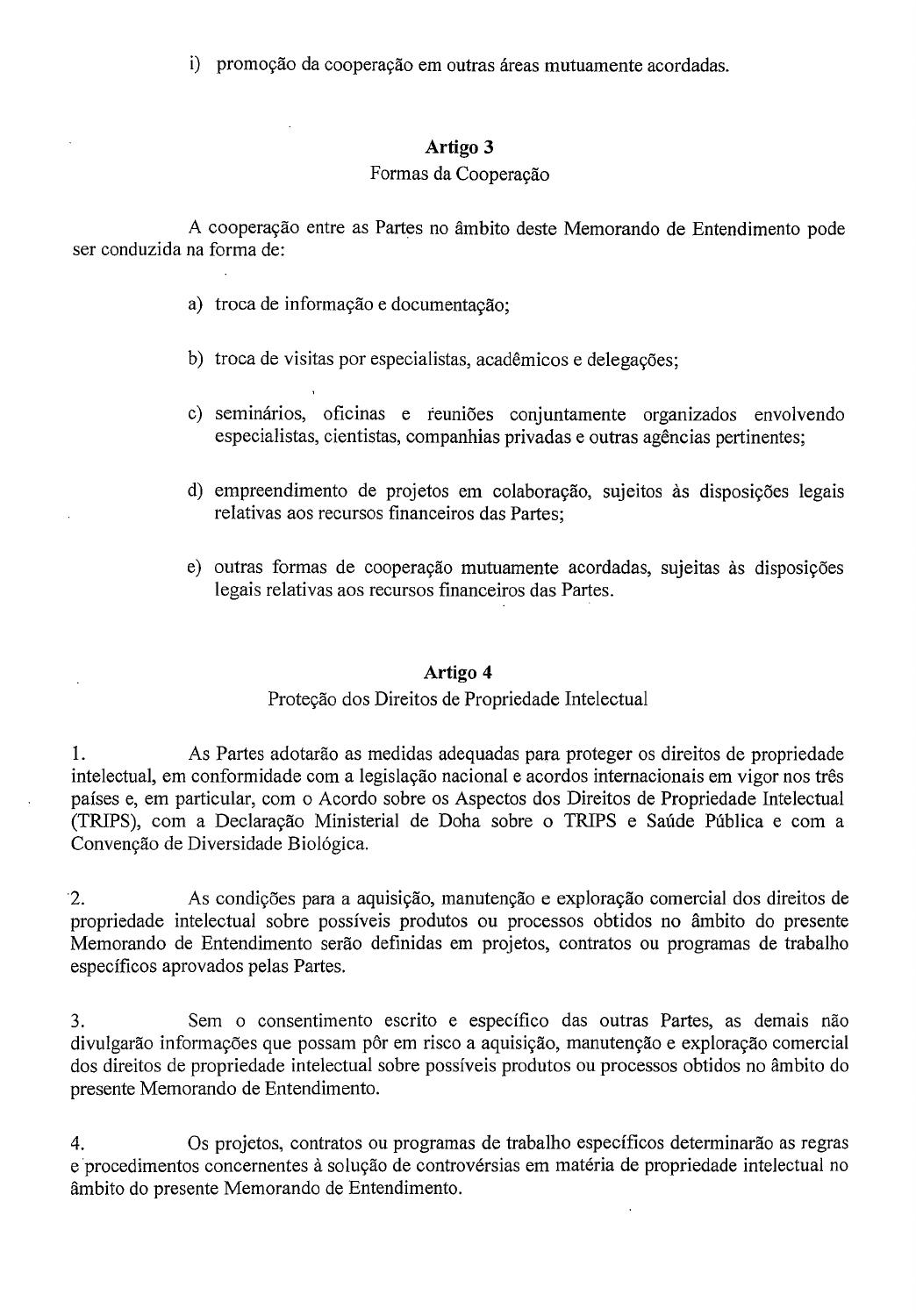### **Artigo 5**

### Coordenação das Atividades

1. Será constituído, no âmbito do Fórum IBAS, Grupo de Trabalho Trilateral Conjunto sobre Meio Ambiente a fim de coordenar 0 trabalho no escopo deste Memorando de .Entendimento.

2. O Grupo de Trabalho se reunirá sucessiva e anualmente no Brasil, na Índia e na Africa do Sui para rever e analisar 0 progresso das atividades e devera manter seus respectivos Ministérios devidamente informados dos progressos e realizações. O local da reunião trilateral se alternará entre as Partes e cada uma arcará com seus próprios custos dessas visitas.

3. Cada Parte designara funcionario senior para servir como Coordenador a fim de supervisionar e coordenar o planejamento, o desempenho, a avaliação e a aprovação das atividades de cooperayao a serem executadas pelas Partes no ambito deste Memorando de Entendimento.

### **Artigo 6**

### Escopo do Memorando de Entendimento

Nada neste Memorando de Entendimento afetará as obrigações das Partes derivadas de quaisquer tratados, convenções, acordos bilaterais, regionais ou globais relacionados ao meio ambiente.

### **Artigo** 7

#### Emendas

Este Memorando de Entendimento podera ser emendado a qualquer momento por meio de consentimento escrito mútuo das Partes.

### **Artigo 8**

### Solução de Controvérsias

Qualquer controvérsia quanto à interpretação ou implementação deste Memorando de Entendimento será resolvida por meio de consultas mútuas entre as Partes.

#### **Artigo 9**

### Entrada em Vigor e Denúncia

1. Este Memorando de Entendimento entra em vigor na data de sua assinatura.

2. Qualquer uma das três Partes poderá denunciar este Memorando de Entendimento por meio de notificação escrita às outras Partes.

3. A denúncia não afetará atividades já em fase de implementação.